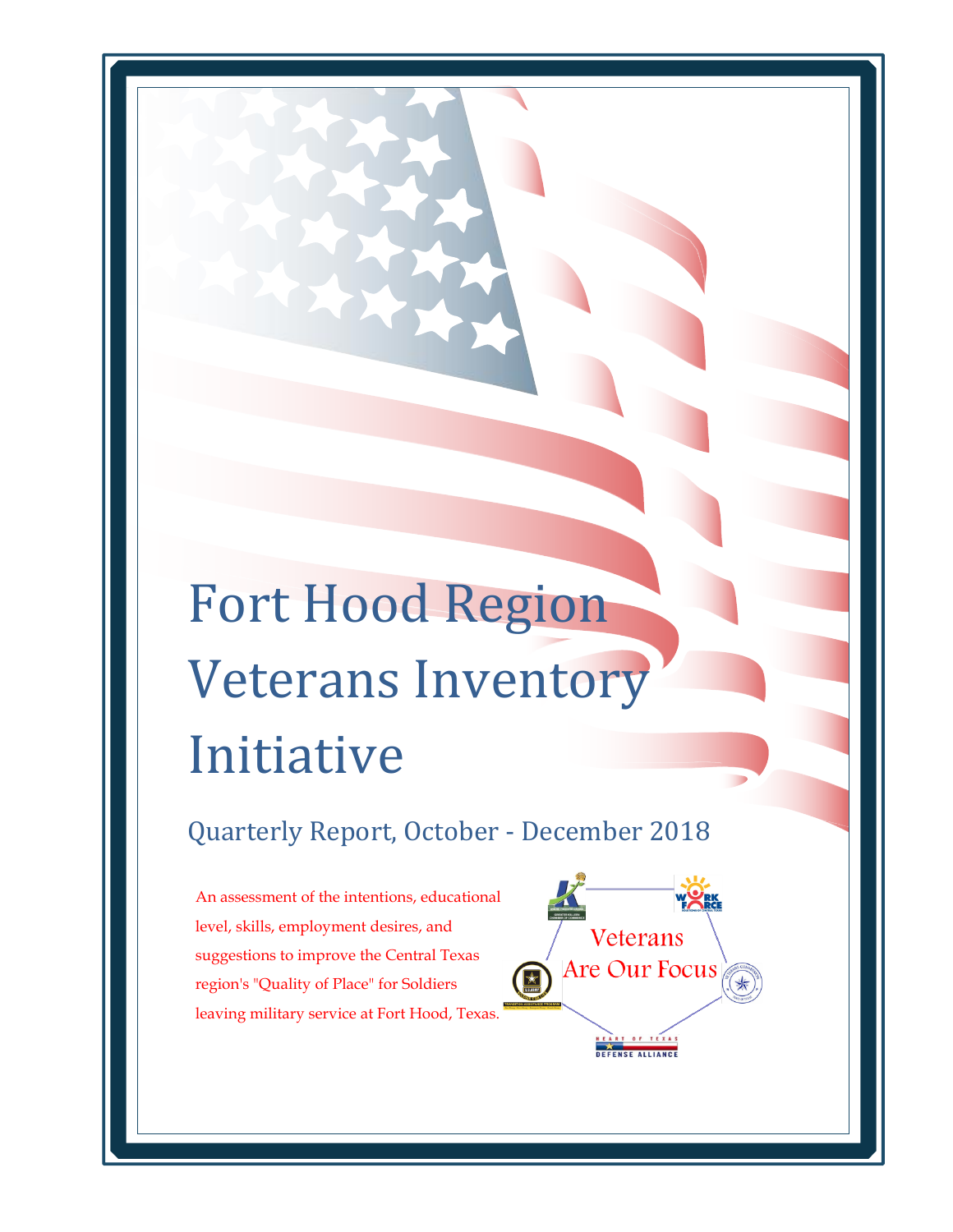#### **Quarterly Report: 1st Quarter, FY 2019**

(October - December 2018)

**A. BACKGROUND**: Operation Economic Transformation is the Greater Killeen Chamber of Commerce (GKCC) plan to identify, measure, and capitalize on new and emerging economic development opportunities present in the Central Texas region. In April 2006, the Greater Killeen Chamber of Commerce (GKCC) employed TIP Strategies, Inc. to conduct a study to identify, measure, and capitalize on the new and emerging economic development opportunities present in the Central Texas region. The results of their study were published in 2007.

One key recommendation from the study was to regularly administer a survey for veterans separating from military service at Fort Hood to capture insightful information regarding their skills and desired career fields post separation for all Soldiers and Spouses. In July 2006, the following parties entered into a Memorandum of Understanding (MOU) to routinely inventory the intentions, educational level, skills, and employment desires of separating Soldiers in order to improve the Fort Hood regional "Quality of Place":

- Fort Hood Soldier for Life-Transition Assistance Program (SFL-TAP)
- Workforce Solutions of Central Texas Board
- Workforce Solutions of Central Texas Service Centers
- Greater Killeen Chamber of Commerce
- Heart of Texas Defense Alliance
- Texas Veterans Commission

Data is collected via a voluntary ten-question survey administered during either the Soldier for Life - Transition Assistance Program (SFL-TAP) workshop or installation final clearance<sup>1</sup>. The purpose for the collection and analysis of this data is threefold:

1. Develop and retain the region's skilled and motivated military Veteran workforce;

2. Foster innovation and entrepreneurship; retain existing businesses, and attract new business to the region; and

3. Align the efforts of the participating agencies to enhance options for current and future/potential residents.

#### **B. DEMOGRAPHICS**

1. For the 1st Quarter FY 2019 (October - December 2018), 394 Soldiers completing their military service responded to the survey with the demographics graphed below.

<sup>&</sup>lt;sup>1</sup> Retiring Soldiers may participate in TAP up to two years prior to their retirement date, while non-retiring Soldiers may participate up to one year in advance. Effective November 2012, all Soldiers separating from the military are required to attend the TAP seminar and will provide the opportunity for more Soldiers to participate in the optional Veterans Inventory Initiative survey.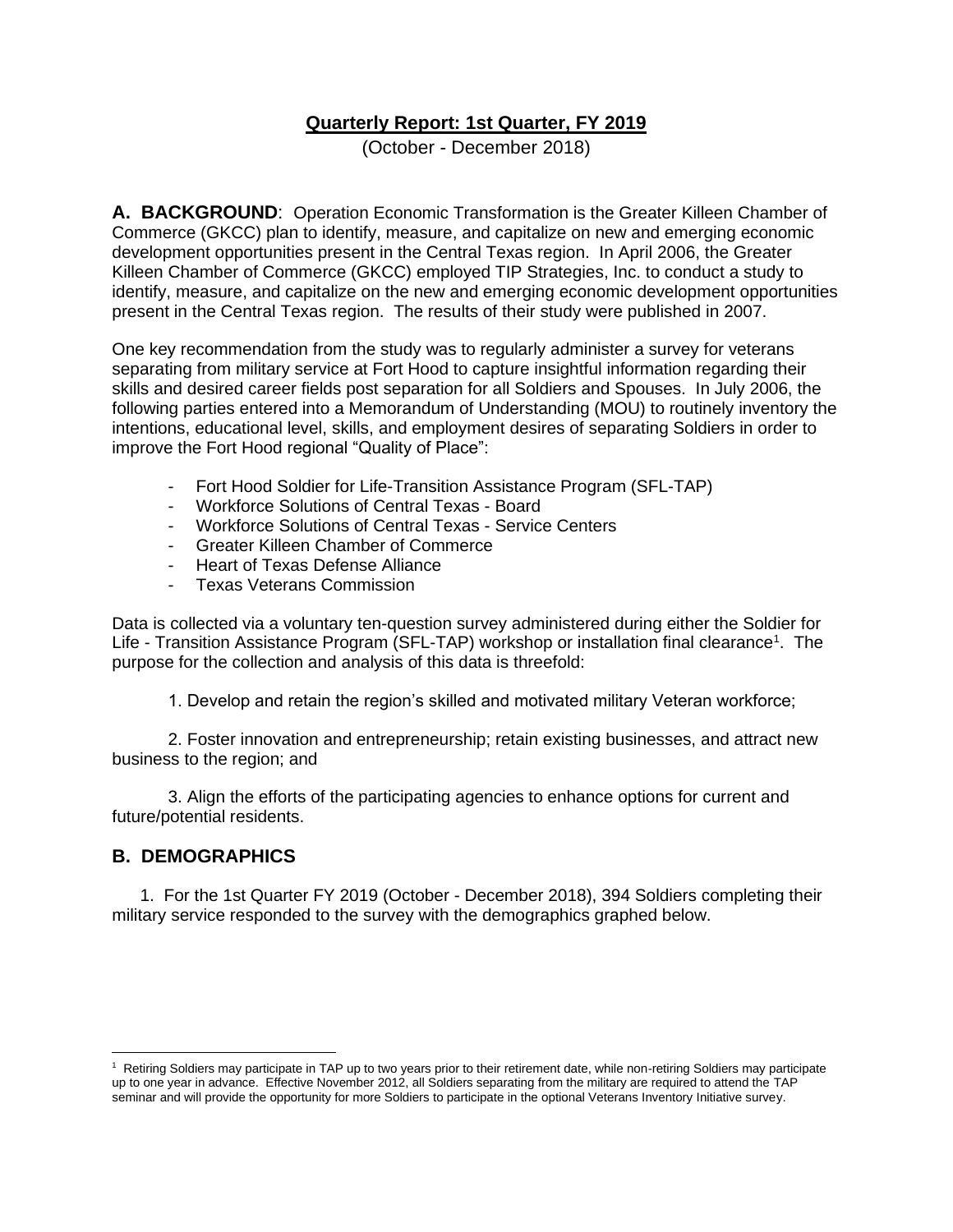### **Demographic Distribution**



#### **Percentage of Separations by Type**



|                           | Separation | Retirement |
|---------------------------|------------|------------|
| ■ 1st Qtr 17              | 72.3       | 27.7       |
| 2nd Qtr 17                | 71.5       | 28.5       |
| 3rd Qtr 17                | 76.9       | 23.1       |
| ■ 4th Qtr 17              | 79.9       | 20.1       |
| ■ 1st Qtr 18              | 84.4       | 15.6       |
| $\blacksquare$ 2nd Qtr 18 | 71.7       | 28.3       |
| 3rd Qtr 18                | 73.6       | 26.4       |
| $\blacksquare$ 4th Qtr 18 | 73.9       | 26.1       |
| ■ 1st Qtr 19              | 73.4       | 26.6       |

2. The Veterans Inventory Initiative has collected data on Soldiers separating from the service at Fort Hood since FY 2007 and reports have been based on responses from a total of 44,811 separating and retiring Soldiers. Using a new survey implemented in 2014, the amount of those separating from the service during the timeframe of October 2017 to December 2018 has fluctuated between 71-85%, while the amount retiring has fluctuated between 15-29%.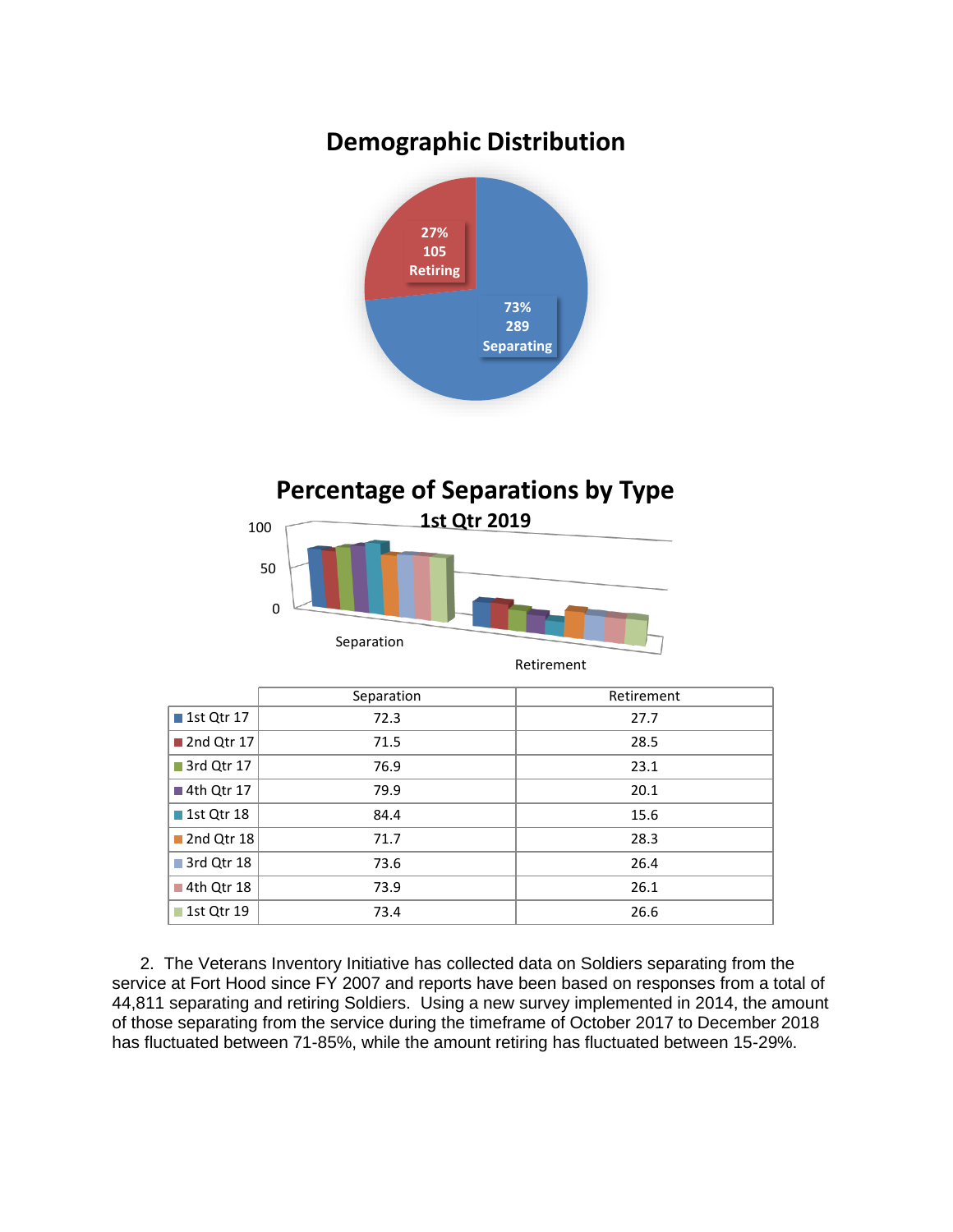**C. INTENTIONS ON STAYING IN THE REGION**: The respondents were surveyed regarding their intentions on remaining in the region (within 30 miles of Fort Hood – generally equating to the Killeen-Temple-Fort Hood Metropolitan Statistical Area (MSA)) when their service ended. For this quarter, we received a total of 394 respondents in the following categories.

1. 55 of 394 respondents representing 13.96% are listed as undecided since they did not know at the time of the survey.

2. 125 of 394 respondents representing 31.73% indicated they intended to stay in the region.

3. 214 of 394 respondents representing 54.31% indicated they would not stay in the region.

## **Retirees 26% Separating 74% Staying 32% Not Staying 54% Undecided 14%** ■ Staying ■ Not Staying ■ Undecided

#### **INTENTIONS TO STAY IN KTMPO MSA**

The survey also asks respondents that do not intend to remain in the MSA if a job available in the area would change their response.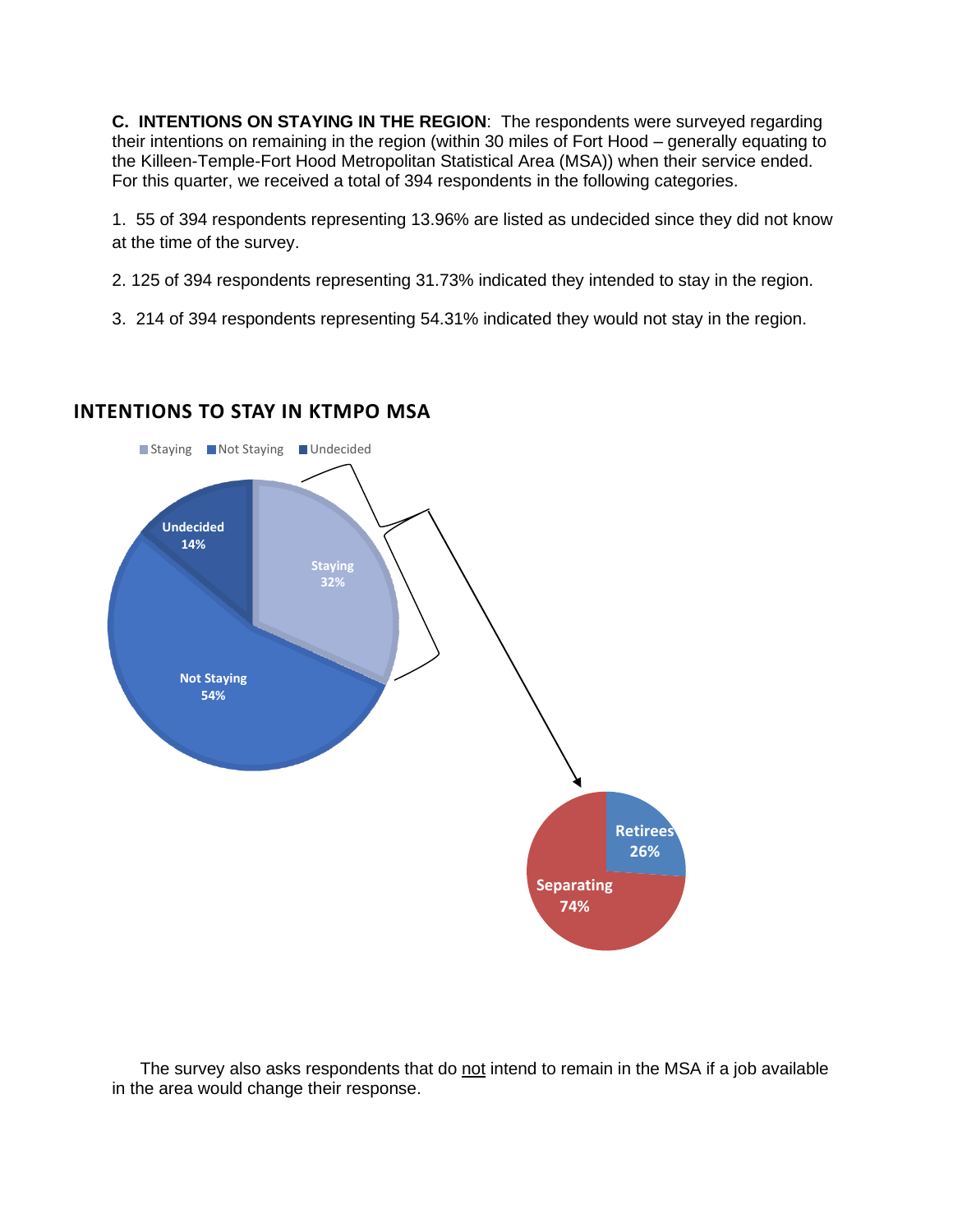4. 118 of 268 respondents representing 29.95% indicated they would stay in the area if desirable employment were available. Of the total 394 respondents, 126 did not respond to this survey question.

5. The 31% (125 of 394) of those staying in the MSA represent two demographics of retiring and separating. The second graph above represents the percentages of those separating and those retiring since each group represent two different demographics potentially searching for jobs in the local area.

#### **D. DEMOGRAPHICS OF THOSE INTENDING TO STAY IN THE REGION**:

1. When analyzing data of Soldiers' intentions on remaining in the Killeen-Temple-Fort Hood MSA over the last seventeen quarters, the graph below indicates that the percent of Soldiers intending to remain in the area consistently averaged between 22 and 33 percent within this time period. It is also important to note that the numbers, according to the Retired Army Personnel System, shows a continual increase in retirees remaining in the region throughout the past three years and we will continue to monitor these results.



2. Military retirees residing in the MSA: While the Veterans Inventory Initiative only surveys the intent of Soldiers departing the service, we are able to more accurately track the disposition of the retiring population using data from the Retired Army Personnel System (RAPS), which is based on the actual retired Soldiers' zip code. According to RAPS, the cities of Killeen, Harker Heights, Belton, Nolanville, and Salado experienced retiree growth rates larger than the MSA overall growth of 68.3% for the period June 2009 to December 2018.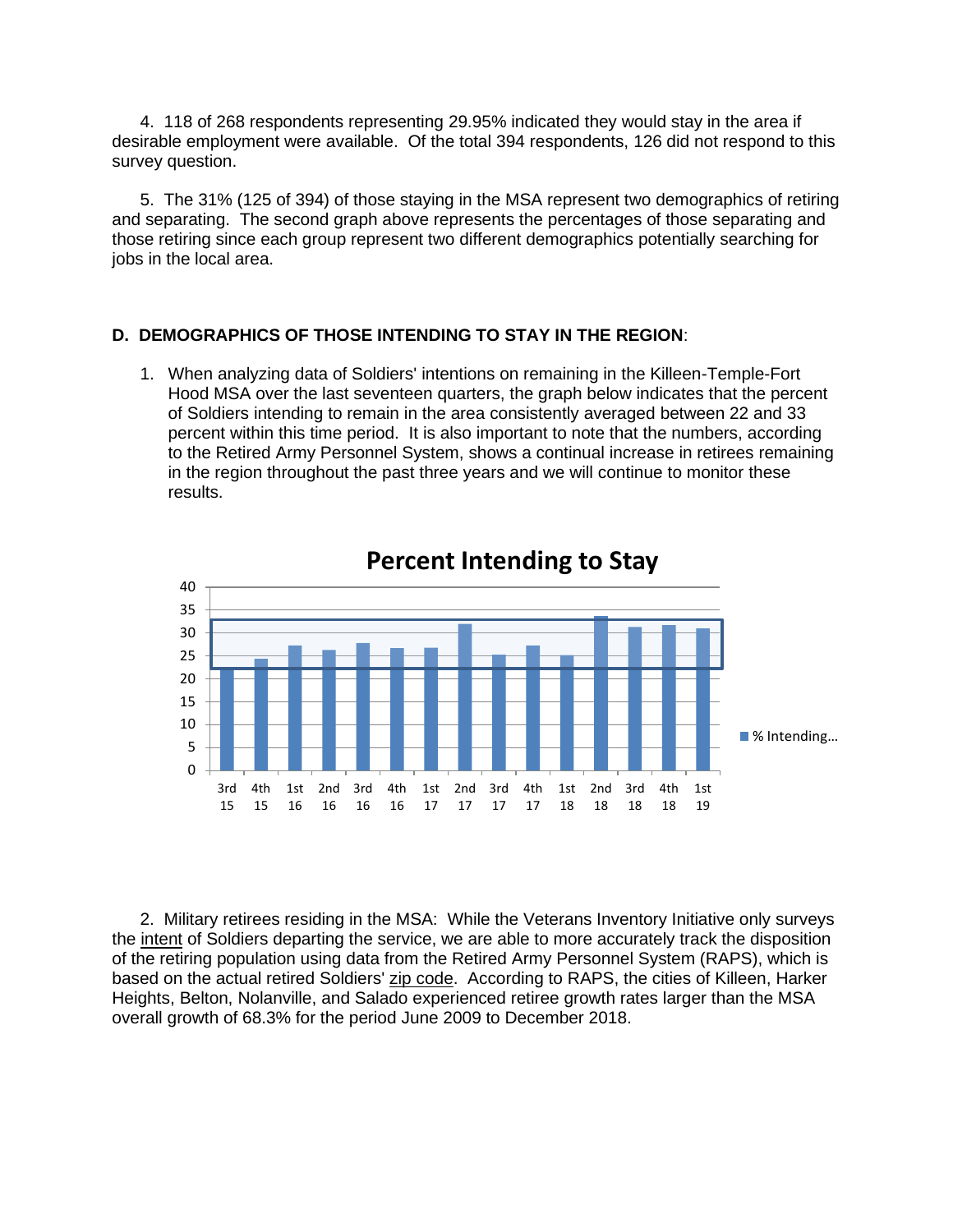|                       | <b>JUNE</b><br>2009 | <b>DEC</b><br>2018 | % GROWTH<br>2009 - 2018 |
|-----------------------|---------------------|--------------------|-------------------------|
| <b>KILLEEN</b>        | 8120                | 14,202             | $+74.9%$                |
| <b>COPPERAS COVE</b>  | 3,028               | 4,379              | $+44.6%$                |
| <b>HARKER HEIGHTS</b> | 1,843               | 3,354              | $+81.9%$                |
| <b>TEMPLE</b>         | 1,150               | 2,042              | $+77.6%$                |
| <b>KEMPNER</b>        | 884                 | 1,291              | $+45.1%$                |
| <b>BELTON</b>         | 826                 | 1,481              | $+79.3%$                |
| <b>LAMPASAS</b>       | 356                 | 501                | $+40.7%$                |
| <b>GATESVILLE</b>     | 350                 | 554                | $+58.3%$                |
| <b>NOLANVILLE</b>     | 266                 | 510                | $+91.7%$                |
| <b>SALADO</b>         | 206                 | 358                | $+73.8%$                |
| <b>MSA</b>            | 17,029              | 28,672             | +68.3%                  |

3. In an economic impact study released in May 2016, Texas Comptroller Glenn Hegar reported that more than 287,000 retirees, survivors, and their families remained within traveling distance of Fort Hood. While this number usually continues to grow each quarter with 70-90% of all local retirees remaining in the region and many others moving into the region due to Quality of Life factors, this quarter the number was 31.73% of all retirees who completed the voluntary survey stated they planned to remain in the local area. Current estimates now show over 384,000 people are supported by Fort Hood locally and outside the MSA. Below are some key data points to provide additional insights into the growth rates locally:

a. According to Military Times, Killeen ranked 21 out of 234 medium-sized cities as "Best for Vets: Places to Live 2019. Three categories were used to compare all of the locations: 1) Veteran and military culture and services; 2) economic indicators; and 3) livability factors such as crime, health, school quality, and traffic,

[https://rebootcamp.militarytimes.com/transition/news/2018/09/10/best-for-vets-places-to-live-](https://rebootcamp.militarytimes.com/transition/news/2018/09/10/best-for-vets-places-to-live-2019/)[2019/,](https://rebootcamp.militarytimes.com/transition/news/2018/09/10/best-for-vets-places-to-live-2019/) September 2018.

b. Killeen ranked number #90 out of the top 125 metro areas to live based on the U.S. News and World Reports study, "125 Best Places to Live in the USA." The study compared 125 metro areas in the U.S. based on quality of life and the job markets of each area, as well as value and desire to live in the area,

[https://killeenchamber.com/killeen\\_ranked\\_in\\_125\\_best\\_places\\_to\\_live\\_in\\_the\\_usa,](https://killeenchamber.com/killeen_ranked_in_125_best_places_to_live_in_the_usa) April 2018.

c. According to CNN Money, the Texas military town of Killeen has nearly closed the home ownership gap between black and white resident homeowners with only a 14.5% difference. This makes Killeen the lowest racial homeownership gap in the country, and the area supports integration that many of the larger cities lack,

[http://money.cnn.com/2018/04/17/news/economy/kileen-texas-](http://money.cnn.com/2018/04/17/news/economy/kileen-texas-homeownership/index.html?section=money_news_economy&utm_source=feedburner&utm_medium=feed&utm_campaign=Feed%3A+rss%2Fmoney_news_economy+%28CNNMoney%3A+Economy+News%29)

[homeownership/index.html?section=money\\_news\\_economy&utm\\_source=feedburner&utm\\_me](http://money.cnn.com/2018/04/17/news/economy/kileen-texas-homeownership/index.html?section=money_news_economy&utm_source=feedburner&utm_medium=feed&utm_campaign=Feed%3A+rss%2Fmoney_news_economy+%28CNNMoney%3A+Economy+News%29) [dium=feed&utm\\_campaign=Feed%3A+rss%2Fmoney\\_news\\_economy+%28CNNMoney%3A+E](http://money.cnn.com/2018/04/17/news/economy/kileen-texas-homeownership/index.html?section=money_news_economy&utm_source=feedburner&utm_medium=feed&utm_campaign=Feed%3A+rss%2Fmoney_news_economy+%28CNNMoney%3A+Economy+News%29) [conomy+News%29,](http://money.cnn.com/2018/04/17/news/economy/kileen-texas-homeownership/index.html?section=money_news_economy&utm_source=feedburner&utm_medium=feed&utm_campaign=Feed%3A+rss%2Fmoney_news_economy+%28CNNMoney%3A+Economy+News%29) April 2018.

d. According to the Texas Association of Realtors, Bell County ranked eighth out of ten for the total number of residents coming from out of state. According to the U.S. Census Bureau, this is the fourth straight year for an increase in residents moving to Texas from out of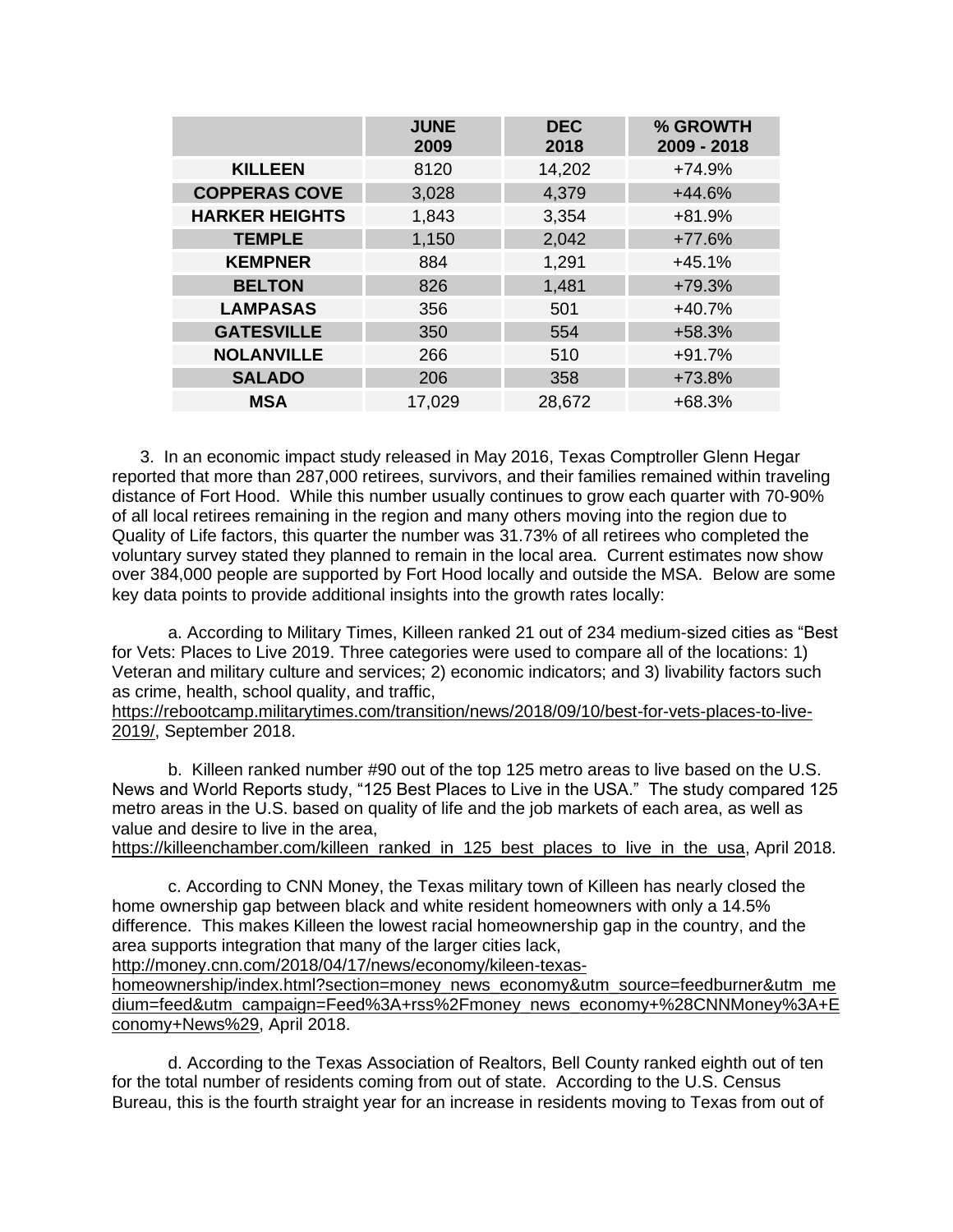state, [http://kdhnews.com/news/local/report-bell-county-among-top-destinations-for-new-texas](http://kdhnews.com/news/local/report-bell-county-among-top-destinations-for-new-texas-residents/article_7d7b52b2-0fa9-11e8-823c-67e0a141d1d4.html)[residents/article\\_7d7b52b2-0fa9-11e8-823c-67e0a141d1d4.html,](http://kdhnews.com/news/local/report-bell-county-among-top-destinations-for-new-texas-residents/article_7d7b52b2-0fa9-11e8-823c-67e0a141d1d4.html) February 2018.

e. Bell County was awarded a \$3.1M grant from the state's Defense Economic Adjustment Assistance Grant (DEAAG) program for security improvements at the Robert Gray Army Airfield and the Killeen-Fort Hood Regional Airport, [http://kdhnews.com/news/local/bell](http://kdhnews.com/news/local/bell-county-awarded-million-for-airfield-security/article_99a030c2-e086-11e7-8eb1-f7511932809f.html)[county-awarded-million-for-airfield-security/article\\_99a030c2-e086-11e7-8eb1](http://kdhnews.com/news/local/bell-county-awarded-million-for-airfield-security/article_99a030c2-e086-11e7-8eb1-f7511932809f.html) [f7511932809f.html,](http://kdhnews.com/news/local/bell-county-awarded-million-for-airfield-security/article_99a030c2-e086-11e7-8eb1-f7511932809f.html) December 2017.

f. In January 2017, the Killeen unemployment rate was 4.5% compared with the Texas and national unemployment rate of 4.8%, [http://www.deptofnumbers.com/unemployment/texas/killeen/,](http://www.deptofnumbers.com/unemployment/texas/killeen/) June 2017.

g. Killeen ranked 7 out of 10 in the Value Index according to the U.S. News and World Report Best Places to Live study. Killeen's cost of living is lower than the national average of other large Texas metro areas with median home values and median monthly rental expenses. Because of this, Killeen residents are able to stretch their dollar further than residents of other major metro areas, and have easy access to the larger more expensive areas like Dallas-Fort Worth, Austin, and Houston, [https://realestate.usnews.com/places/texas/killeen,](https://realestate.usnews.com/places/texas/killeen) February 2017.

h. The Texas Transportation Commission approved the designation of 25 miles of US highway 190 in Bell County as a section of the new Interstate 14 which is part of the Interstate Highway System, and part of the new national Fort-to-Port strategic transportation system linking military facilities to deployment seaports, [http://www.gulfcoaststrategichighway.org/,](http://www.gulfcoaststrategichighway.org/) January 2017.

i. The American Defense Communities (ADC) designated Fort Hood as one of the eight "Great American Defense Communities" across the United States for providing continuous support to its service members and their military families, [http://www.hrmffa.org/images/Hampton-Roads-VA-GADC-2017-press-release.pdf,](http://www.hrmffa.org/images/Hampton-Roads-VA-GADC-2017-press-release.pdf) January 2017.

j. Killeen was ranked number 20 overall out of 505 cities nationwide, and 4 out of 158 mid-sized cities for the most 2008 recession-recovered city based on 18 economic indicators including "inflow of college educated workers," "share of households receiving public assistance," and "home ownership rank," [https://wallethub.com/edu/most-least-recession](https://wallethub.com/edu/most-least-recession-recovered-cities/5219/#city-size)[recovered-cities/5219/#city-size,](https://wallethub.com/edu/most-least-recession-recovered-cities/5219/#city-size) January 2017.

k. According to the Greater Killeen Chamber of Commerce, Wallprotex provided a study, based off of data from the Bureau of Labor Statistics, on the job growth in the construction field. As of November 2016, Killeen ranked 10th nationally out of 358 cities. The city saw a growth of 12.66% compared to this time the previous year with 8,900 construction jobs. Consistent job growth in the construction field indicates more homes and buildings are being constructed, which is a sign that the local community and economy are growing, [https://killeenchamber.com/killeen\\_ranked\\_10th\\_nationally\\_in\\_construction\\_job\\_growth](https://killeenchamber.com/killeen_ranked_10th_nationally_in_construction_job_growth)

4. In addition to these indicators of economic stability for the Killeen-Temple-Fort Hood MSA, the Texas Comptroller also stated in the 2018 economic report that Fort Hood's economic impact was \$24.6 billion statewide. Comptroller Glenn Hegar stated "Fort Hood is an economic engine that helps growth in Texas." The report states that Fort Hood is responsible for 55,261 direct jobs and also indirectly responsible for 150,155 jobs throughout Texas.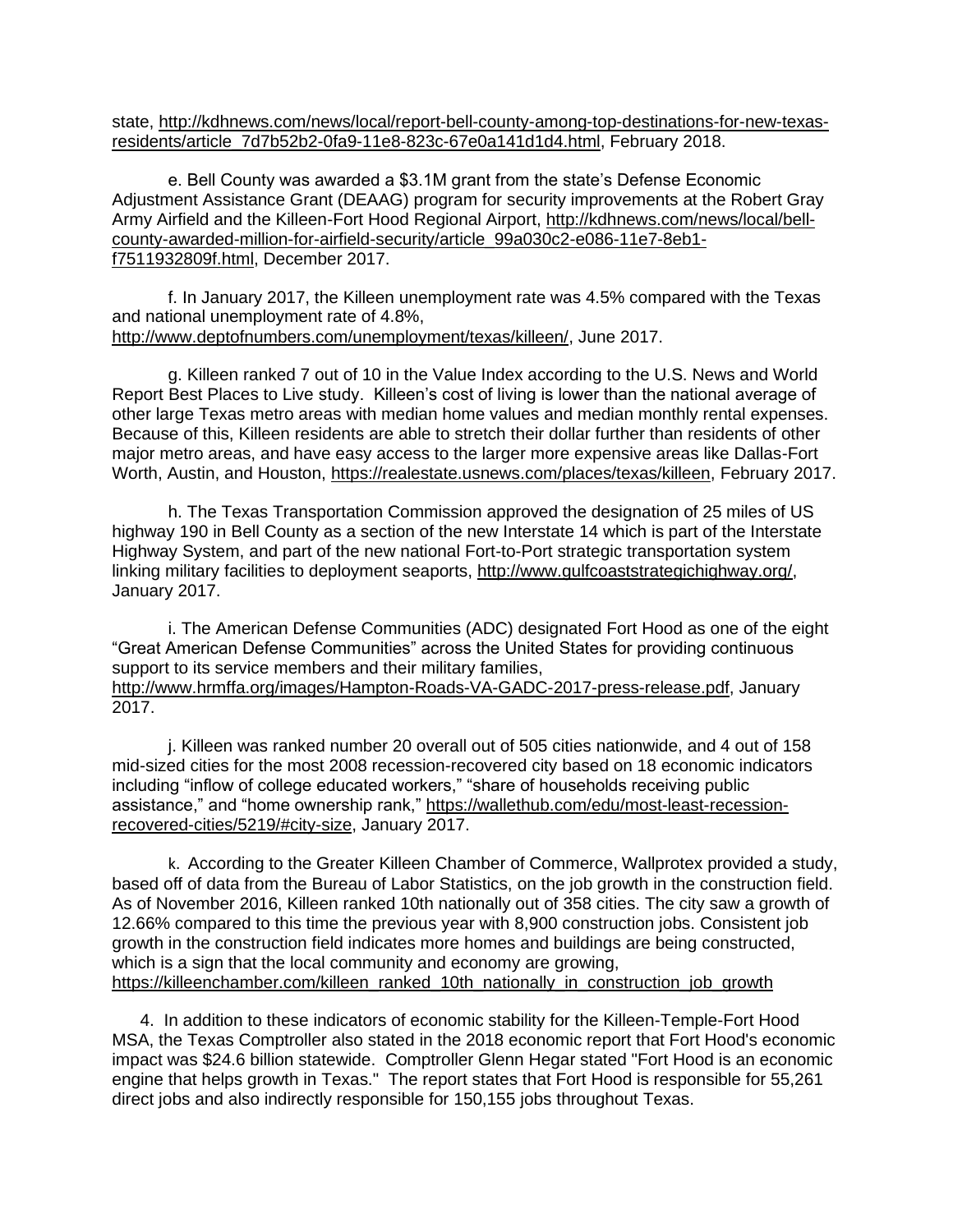**E. MILITARY OCCUPATIONAL SPECIALITIES**: Departing Soldiers represented 100 different Military Occupational Specialties (MOS). However, 96.1% (only 379 of 394 answered the question) can be grouped into five general areas: Combat Arms, Logistics/Transportation, Maintainers/Repairers, Medical, and Information Technology/Communications. The sixth area shown on the following chart, Other, is comprised of the remaining 46 Soldiers leaving the service with an MOS not covered in the five areas above.



#### **COMBAT ARMS**

1. Traditionally, Combat Arms is the largest group and remains the largest group this quarter. Most, if not all, will be combat veterans of the Iraq/Afghanistan campaigns, which have a distinctive small-unit focus by their nature. Therefore, in addition to the skills listed below, these Soldiers would likely have extensive leadership and staff planning skills (soft skills) that would be a tremendous asset to any organization.

2. Soldiers in combat arms comprise 38% (144/379) of the separating population.

| Infantry $(59)$ | Member or leader who individually employs small arms/heavy<br>anti-armor weapons in support of combat operations.                                                                                                                                                                                 |
|-----------------|---------------------------------------------------------------------------------------------------------------------------------------------------------------------------------------------------------------------------------------------------------------------------------------------------|
| Engineer (24)   | Engaged in providing mobility, counter-mobility and survivability<br>support to combat forces. Operates, directs and assists in the<br>operation of various light and heavy engineer wheeled and<br>tracked vehicles. Directs construction of shelters and assembly<br>of military fixed bridges. |
| Armor $(41)$    | Member or leader who employs main battle tanks or cavalry<br>fighting vehicles in combat operations and performs<br>reconnaissance and security.                                                                                                                                                  |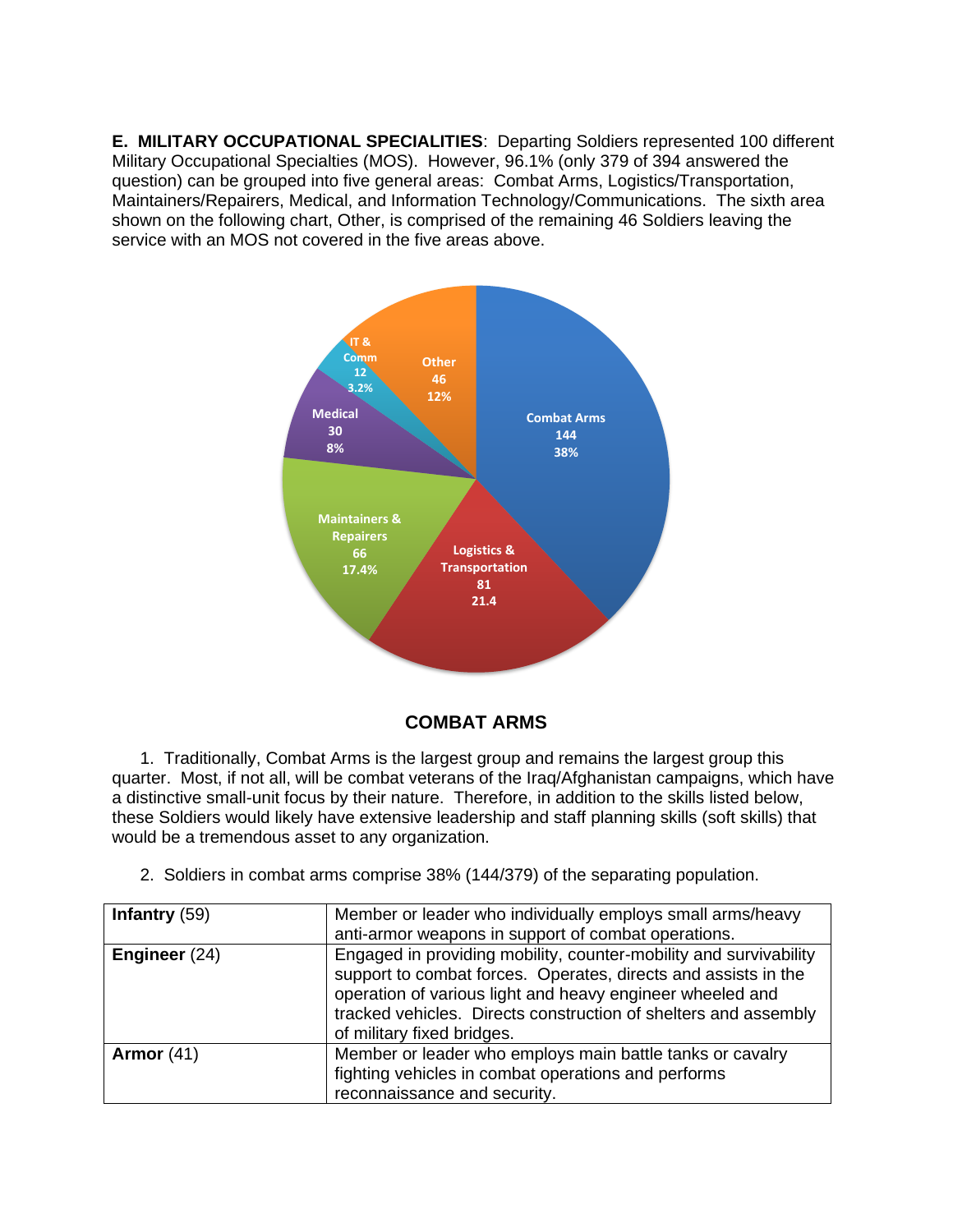| Field Artillery (17)      | Operate or supervise high technology cannon artillery weapons,<br>automated tactical data systems, intelligence activities, target<br>processing, radar operations, artillery surveying operations, or<br>meteorological observation. |
|---------------------------|---------------------------------------------------------------------------------------------------------------------------------------------------------------------------------------------------------------------------------------|
| Air Defense Artillery (3) | Operate command/control/communications/computer<br>information systems or the lightweight, highly mobile Avenger or<br>medium weight Patriot Air Defense Missile systems.                                                             |

#### **LOGISTICS AND TRANSPORTATION**

3. Soldiers serving in the logistics and transportation fields comprise 21.4% (81/379) of the separating population. The top four categories are shown below.

| <b>Unit Supply</b><br>Specialists (10)          | Supervise or perform duties involving the request, receipt, storage,<br>issue, accountability, and preservation of individual, organizational,<br>installation, and expendable supplies and equipment. |
|-------------------------------------------------|--------------------------------------------------------------------------------------------------------------------------------------------------------------------------------------------------------|
| <b>Food Service</b><br><b>Specialists (6)</b>   | Supervise or prepares, cooks and serves food in field or garrison<br>food service operations.                                                                                                          |
| <b>Automated Logistical</b><br>Specialists (14) | Supervise and perform management or stock record/warehouse<br>functions pertaining to receipt, storage, distribution and issue, and<br>maintain equipment records and parts.                           |
| <b>Petroleum Supply</b><br>Specialists (8)      | Supervise the receipt, storage, accountability, and cares for<br>dispensing, issuing and shipping bulk or packaged petroleum, oils,<br>and lubricants.                                                 |

#### **MAINTAINERS/ REPAIRERS**

4. Soldiers that work in the field of maintenance and repair comprise 17.4% (66/379) of the separating population. The top four categories are shown below.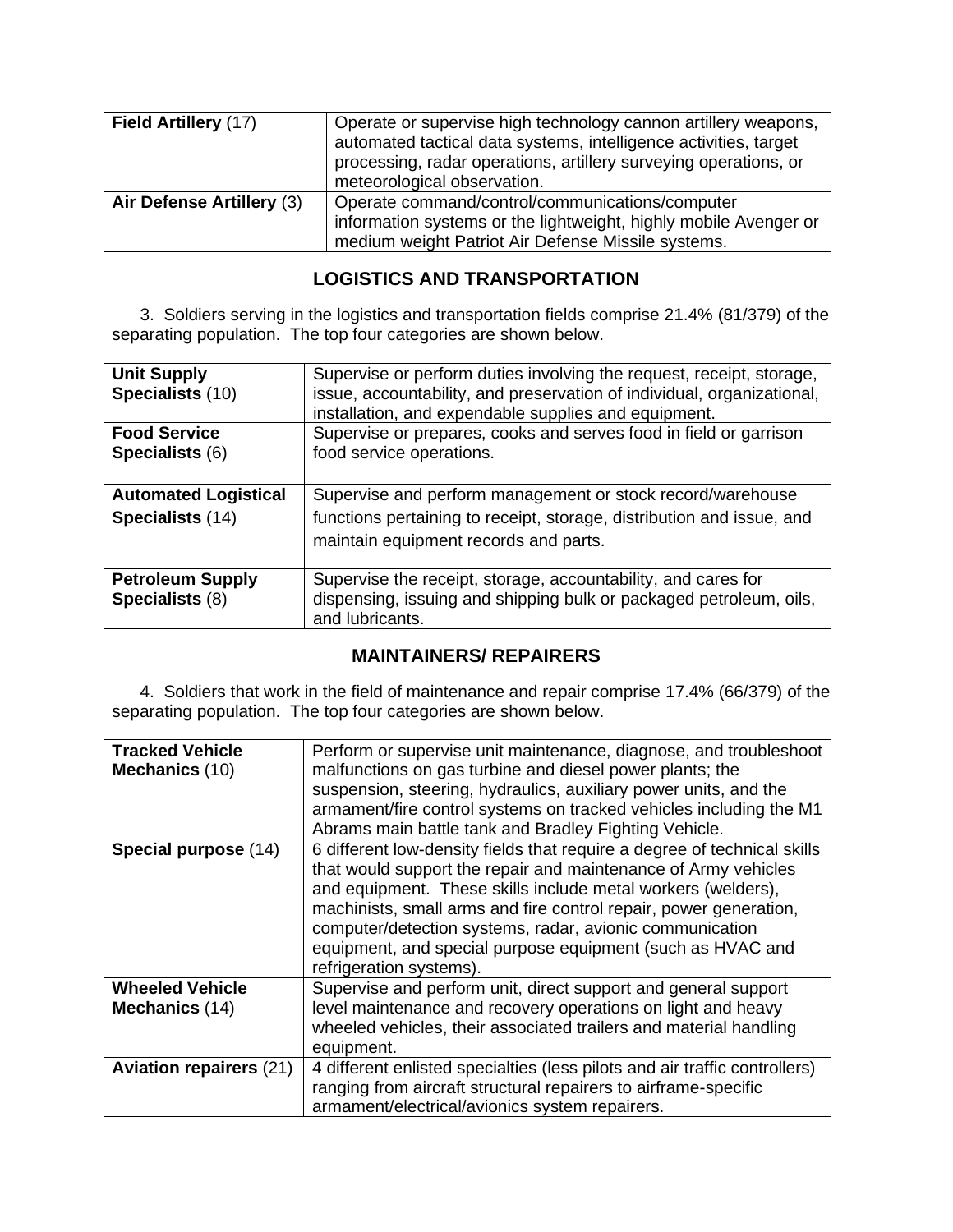#### **INFORMATION TECHNOLOGY AND COMMUNICATIONS**

5. The information technology and communications field make up 3.2% (12/379) of the separating population. The top five categories are shown below.

| <b>Multichannel</b>           | Supervise, install, operate and perform unit level maintenance on    |
|-------------------------------|----------------------------------------------------------------------|
| <b>Transmission System</b>    | multi-channel line-of-site and tropospheric scatter communications   |
| <b>Operator-Maintainer</b>    | systems, communications security (COMSEC) devices, and               |
| (1)                           | associated equipment.                                                |
| <b>Nodal Network</b>          | Their primary responsibility is making sure communications are       |
| <b>Systems Operator -</b>     | available, which is always crucial in the armed forces, especially   |
| Maintainer (2)                | during combat.                                                       |
| <b>Signal Support</b>         | Supervise, install, employ, maintain, troubleshoot and assist users  |
| <b>Systems Specialist (2)</b> | with battlefield signal support systems, terminal devices, satellite |
|                               | communications equipment and automated telecommunications            |
|                               | computer systems, to include local area networks, wide area          |
|                               | networks and routers. Integrate signal systems and networks;         |
|                               | performs unit level maintenance on authorized signal equipment       |
|                               | and associated electronic devices; train and provide technical       |
|                               | assistance to users of signal equipment.                             |
| <b>Information</b>            | Supervise, install, operate and perform unit level maintenance on    |
| <b>Technology Specialist</b>  | multi-functional/multi-user information processing systems,          |
| (2)                           | peripheral equipment, and associated devices. Perform analyst        |
|                               | and information assurance functions and conducts data system         |
|                               | studies. Perform Information Services Support Office (ISSO) duties   |
|                               | of printing, publications, records management and Communication      |
|                               | Security (COMSEC) custodian functions and certification authority    |
|                               | duties in support of the Defense Message System (DMS).               |
| <b>Satellite</b>              | Satellite Communication Systems Operator-Maintainers are             |
| <b>Communication</b>          | responsible for making sure that the lines of communication are      |
| <b>Systems Operator-</b>      | always up and running. They install, operate, maintain and repair    |
| Maintainer (2)                | strategic and tactical multichannel satellite communications.        |

#### **MEDICAL**

6. Personnel in the medical field make up 8% (30/379) of the separating population.

| <b>Health Care Specialist</b><br>(13) | Provide emergency medical treatment, limited primary care, and<br>force health protection, evacuation in a variety of operational and<br>clinical settings from point of injury or illness through the continuum<br>of military health care under the supervision of a physician, nurse or<br>physician's assistant. As a field combat medic, provides emergency<br>medical care/treatment at point of wounding on the battlefield or to<br>battle and non-battle casualties during wartime. |
|---------------------------------------|----------------------------------------------------------------------------------------------------------------------------------------------------------------------------------------------------------------------------------------------------------------------------------------------------------------------------------------------------------------------------------------------------------------------------------------------------------------------------------------------|
| <b>Other (17)</b>                     | 2 Operating Room Specialist, 2 Army Practical Nursing Specialist, 3<br>Physician Assistant, and 10 other Soldiers with various medical<br>specialty MOSs.                                                                                                                                                                                                                                                                                                                                    |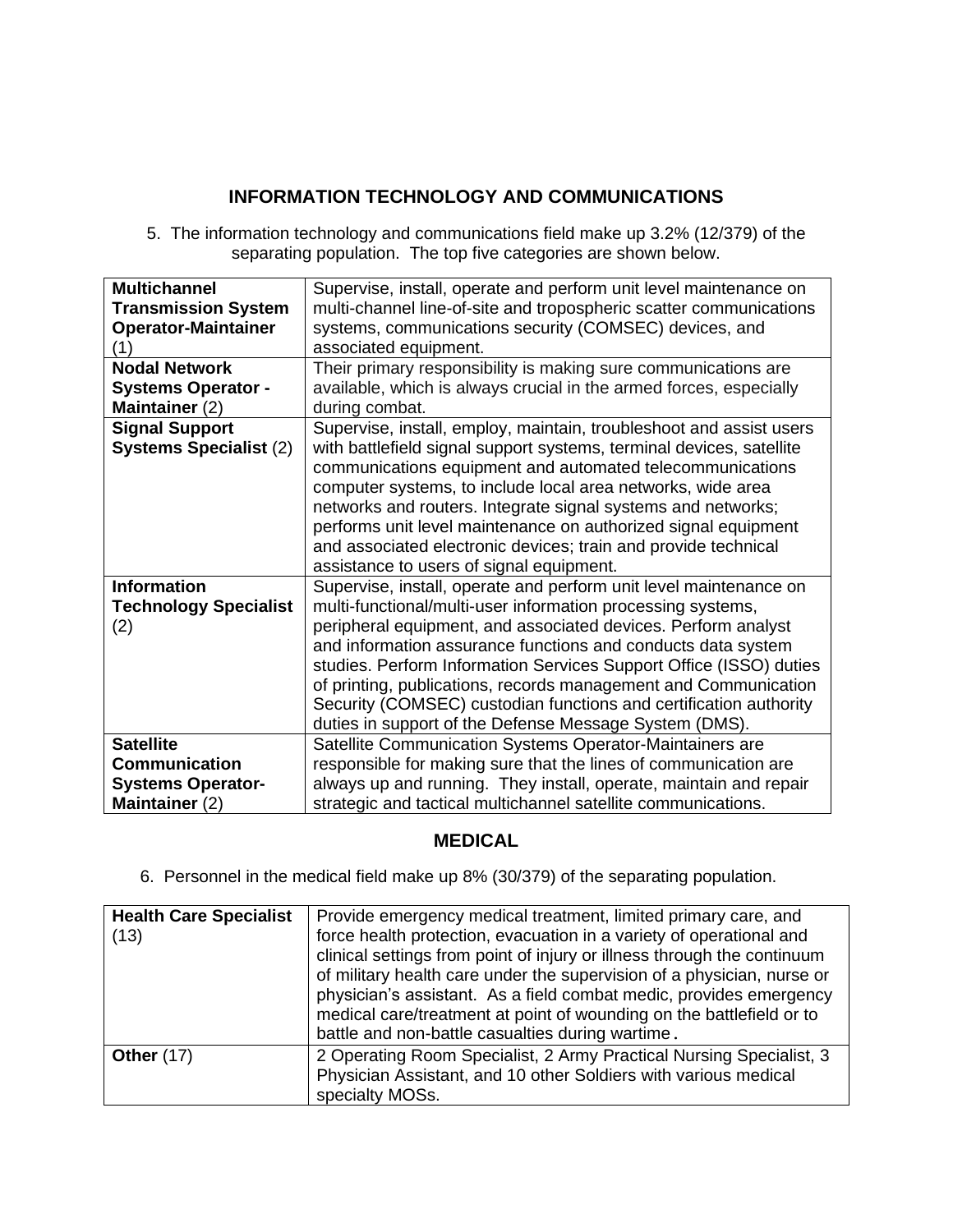#### **F. DESIRED POST- MILITARY SERVICE EMPLOYMENT:**

Respondents are asked to indicate the type (or types) of post-military employment they desire. If married, they can indicate their spouse's employment preferences as well. In order to standardize input for ease of analysis, the survey provides 14 broad categories conforming to industry categories found in the North American Industrial Classification System (NAICS). The choice "other" is offered when a specific desired category is not provided. Because this survey is voluntary and can be taken up to a year before the date of separation during the Soldier for Life-Transition Assistance Program, it may be very possible that at the time of the survey, the majority just did not know what area of employment he/she would prefer. For this 1st Quarter report, of those who did respond to this question (210 Soldiers and 241 spouses), the top five desired categories of post-military service employment were<sup>2</sup>:

1. Soldiers Separating:

| <b>SOLDIER</b>               |    | <b>SPOUSE</b>             |     |
|------------------------------|----|---------------------------|-----|
| 1. Medical/Health:           | 34 | 1. Medical/Health Field:  | 48  |
| 2. Law Enforcement/Security: | 28 | 2. Other:                 | -35 |
| 3. Other:                    | 27 | 3. Administrative/Office: | 22  |
| 4. Transportation/Warehouse: | 18 | 4. Education/Teaching:    | 14  |
| 5. Administrative/Office:    | Δ  | 5. Hospitality Industry:  | 9   |

The anomalies in Military Occupational Specialty (MOS) data may have been carried over to the types of post-service employment desired. Law Enforcement/Security has always ranked as one of the top five desired career choices for post-service employment, which continues to be the case this quarter and is most likely attributed to the larger number of Soldiers responding to the survey who were separating with a Combat Arms MOS. Since October 2007, the top desired careers for spouses have usually included Administrative/Office, Medical/Health Field, Education/Teaching, and include the Hospitality Industry this quarter. The choice "other" continues to remain one of the top five choices for both the Soldier and their spouse.

2. Soldiers Retiring:

a. The top categories of desired post-service employment for those retiring from military service are:

| 1. Administrative/Office:        | .31 |
|----------------------------------|-----|
| 2. Transportation/Warehouse:     | 23  |
| 3. Aviation:                     | 19  |
| 4. Equipment Maintenance/Repair: | 14  |
| 5. Medical:                      | 12  |
|                                  |     |

<sup>&</sup>lt;sup>2</sup>Employers desiring to hire Fort Hood veterans should contact Fort Hood Soldier for Life -Transition Assistance Program (formerly known as ACAP) directly through the TAP Director of Marketing, Mr Robert Schumacher: at (254)288-0827; [Robert.c.schumacher.civ@mail.mil;](mailto:Robert.c.schumacher.civ@mail.mil) or by posting their opportunity and company website URL on the TAP website [\(www.acap.army.mil\)](http://www.acap.army.mil/). Mr Schumacher can coordinate employer participation in a host of TAP transition events, as well as assist with highly specialized targeted hiring initiatives. Employers may place a job posting via "Work in Texas" (www.workintexas.com) - a statewide, internet-based job-matching system through Workforce Solutions of Central Texas (WFSCT) (254) 200-2020. The Texas Veterans Services (TVC) staff work closely with the Central Texas Workforce Business Services including job development, direct referrals, and military skills-civilian occupations matching. Contact Adam Jones, TVC Supervisor, (254) 200-2038.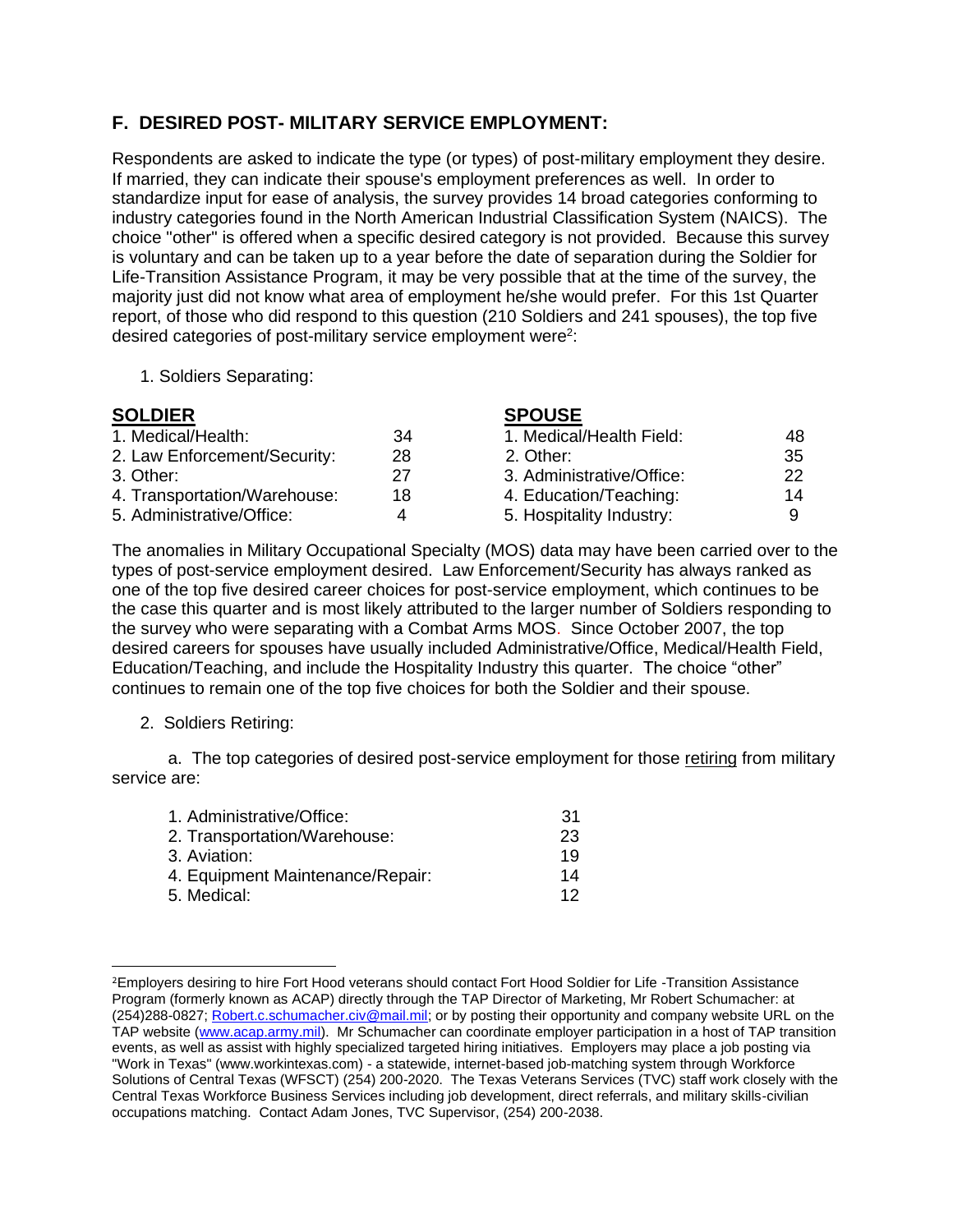b. Administrative/Office continues to remain the number one desired job. Transportation/Warehouse jobs are the second most desired jobs of retirees this quarter and Aviation was the third top desired job after retirement. Medical remains in the top 5.

3. Employment:

a. The Labor Market & Career Information Department (LMCI) of the Texas Workforce Commission provides a monthly snapshot of the area economy within the Texas labor market using statistics from the U.S. Bureau of Labor Statistics. This is broken down by industry profiles, and graphs the top ten groups consisting of seventeen different industries. This list can be compared to the Veteran's Inventory Initiative list of top desired employment after the service. The following list indicates the top ten industry profiles for the Killeen-Temple MSA according to the monthly Texas Labor Market Information -

<https://texaslmi.com/EconomicProfiles/MSAProfiles>. For 4th Qtr 18, the results showed more employment in the Mining, Logging, and Construction industry – which includes oil and gas than in the Financial Activities industry as had been seen previously.

b. For comparison, the similar Veteran's Inventory Initiative categories are placed in parentheses. This list can be compared to the responses above for Soldiers' top desires for employment when retiring from their service in the military. We will continue to monitor and compare these reports in the future.

#### **LMI.com (December 2018)**

- 1) Government (Law Enforcement-Security)
- 2) Trade, Transportation, and Utilities (Transportation/Aviation)
- 3) Education and Health Services (Education-Teaching/Medical-Health)
- 4) Leisure and Hospitality (Hospitality Industry/Food Service-Culinary Arts
- 5) Professional and Business Services (Management-Business/Admin-Office)
- 6) Manufacturing (Manufacturing)
- 7) Mining, Logging, Construction (Construction)
- 8) Financial Activities (Management-Business/Admin-Office)
- 9) Other Services (Other/Equipment Maintenance Repair)
- 10) Information (Computer-Software/Communication-Electronics)

#### **G. REASONS FOR REMAINING IN THE MSA:**

1. In 2013, the survey was revised to gain more clarity on the Quality of Life factors cited by separating Soldiers that impact their decision to remain in Central Texas or go elsewhere after their service ends. The majority of those completing the survey that identified they were staying in the area said it was due to their spouse being employed locally. The second largest group staying was due to the MSA quality of life. The other two groups staying either found employment locally or are completing their education. With the addition of Texas A&M-Central Texas to the MSA, the Soldiers and their spouses now have the opportunity to complete their baccalaureate or master's degree while remaining in an area with a lower cost of living compared to other areas with universities. We will continue to monitor this response for future quarters.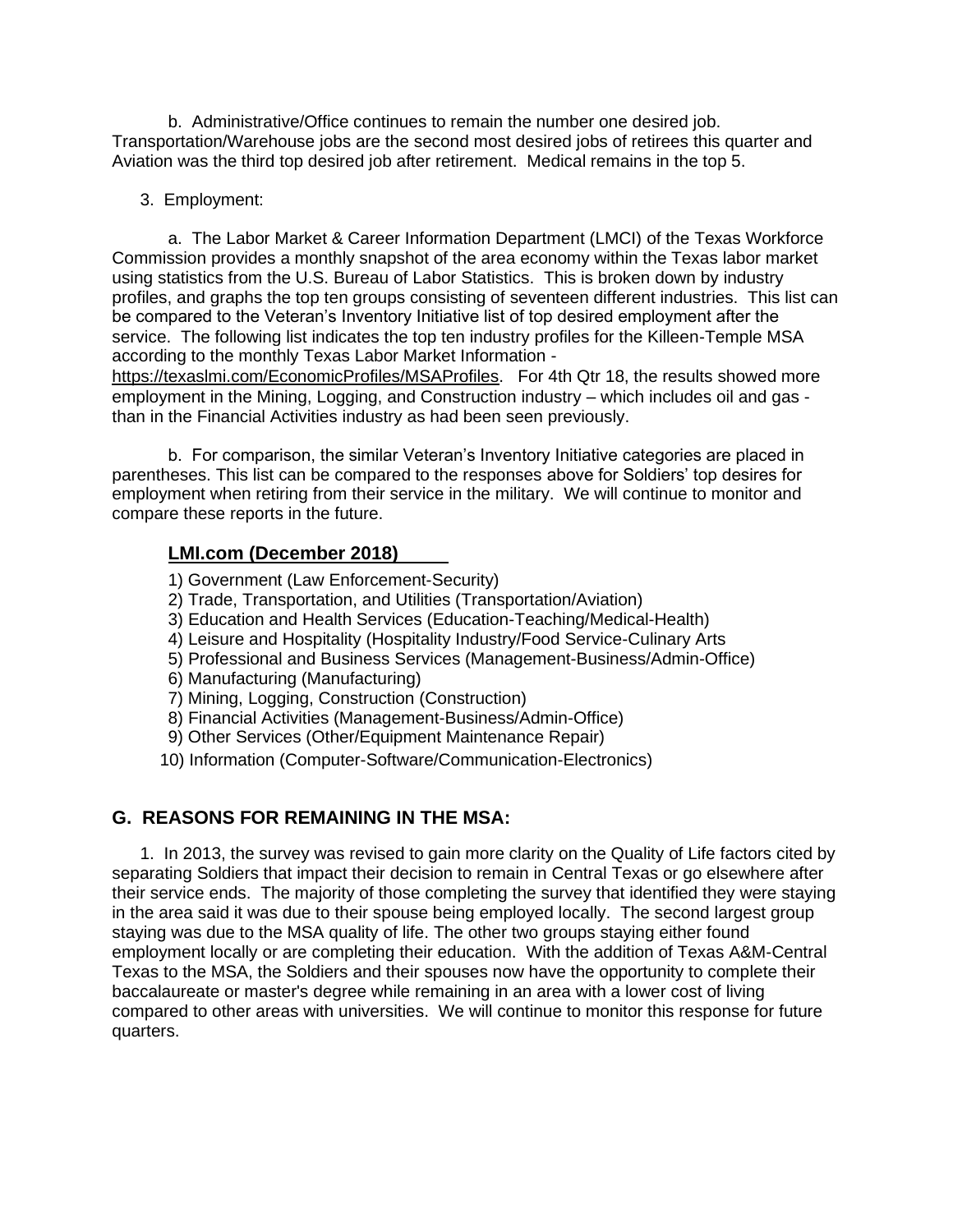



2. The graph below addresses the reasons for those service members not staying in the MSA after separation. The majority of those choosing to live outside of the MSA after separation mainly wanted to return to their home of record, while the second largest group stated that seeking employment elsewhere was their primary reason. These have been the top two reasons for the past sixteen quarters. While returning to home of record is not something that can be improved for the area, available and desirable employment and the perception of the MSA quality of life are areas that can be improved.

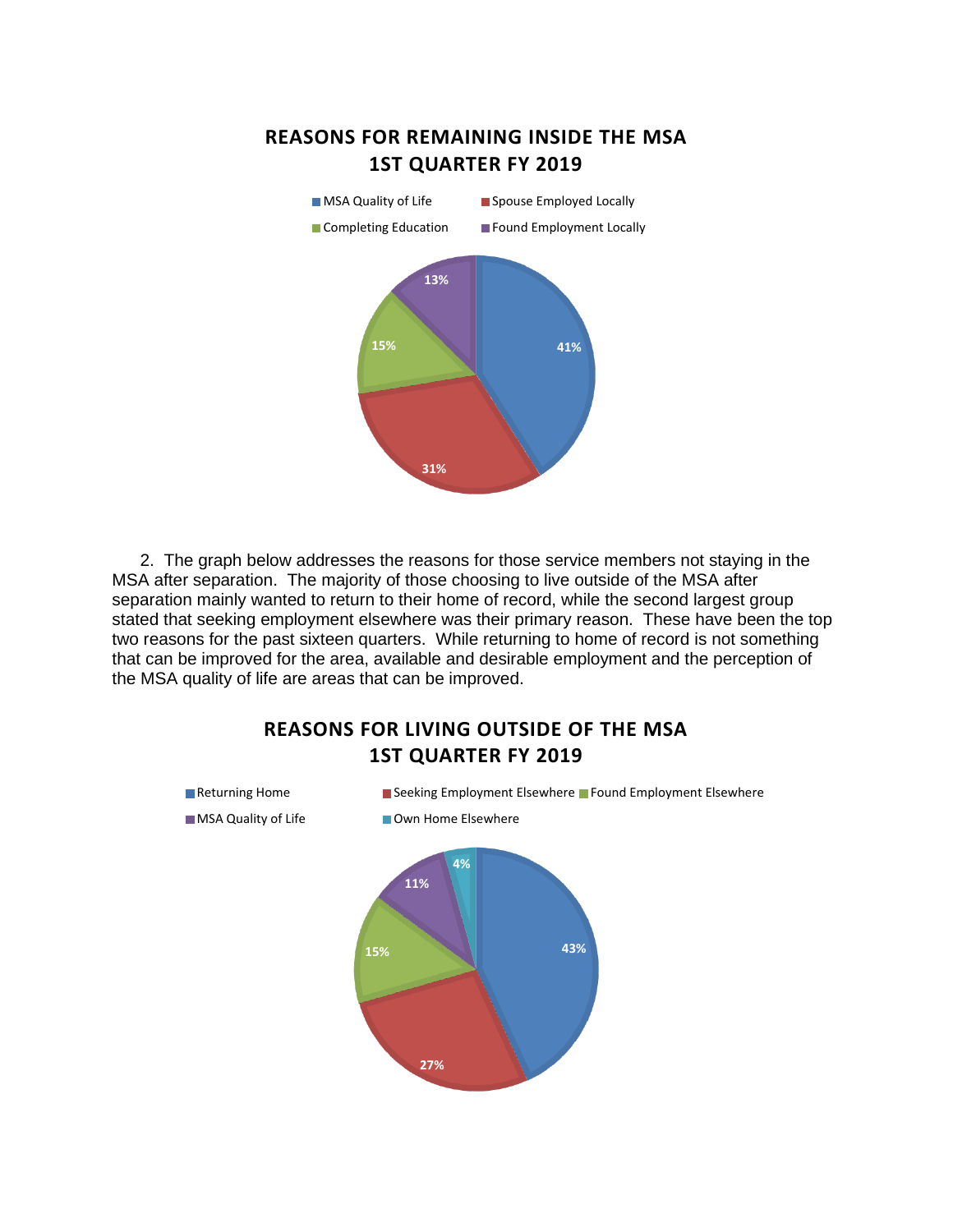**H. EDUCATION LEVEL OF THOSE REMAINING IN THE REGION:** Respondents are asked to provide their highest level of educational attainment. All soldiers have a High School Diploma/GED. For this quarter, 91-125 (72.8%) of the respondents who intend to remain in the region have and some level of post-secondary education:

- ❖ Some College 48 (38.4%)
- ❖ Associates Degree 16 (12.8%)
- ❖ Baccalaureate Degree 18 (14.4%)
- ❖ Masters/PhD Degree 10 (8%)
- 1. The data from over 44,000 Soldiers separating during the last ten years indicates that for those Soldiers who intend to remain in the Killeen-Temple-Fort Hood MSA (both retirement eligible and non-retirement eligible), educational attainment for those completing some College had a slight decrease from 4th Quarter 2018, whereas those completing High School, their Associate's Degree, Bachelor's, or Masters/PhD increased. Because the numbers responding to the survey during the past few quarters were much smaller than normal, we will continue to monitor these results in future reports of those separating from the service. Although not the case this quarter, traditionally with the availability of Texas A&M Central Texas as an area upper university, the numbers of those Soldiers pursuing a higher education degree has been higher than it had been in the past before the opening of this area upper level university. This data is further affirmation that those Soldiers leaving the service provide a large amount of highly educated potential employees for the area.

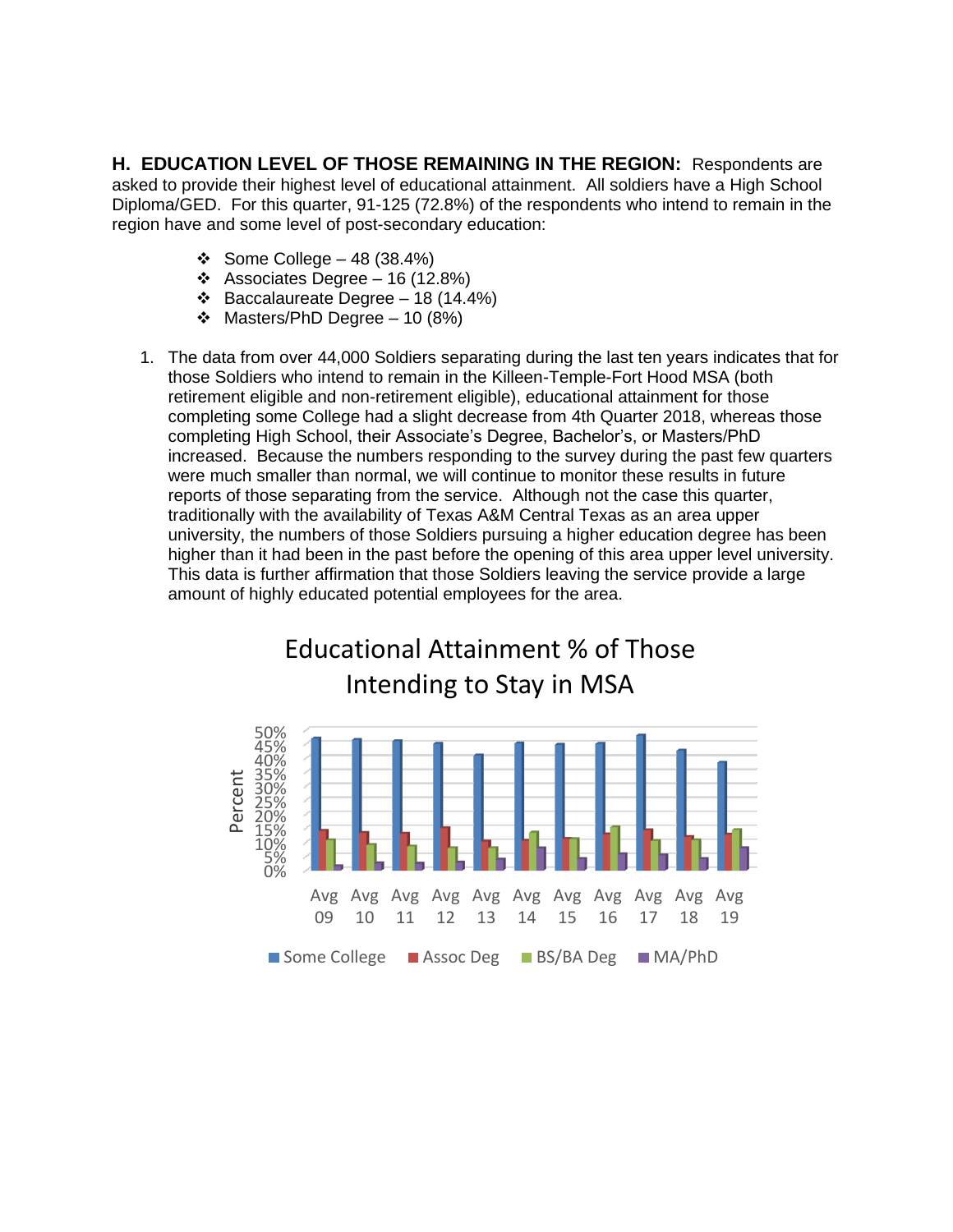

2. Anecdotally, businesses indicate they want to hire veterans. Educational attainment is a key variable in that process given the current national unemployment rate. During a sluggish job market and the extra benefits of health care, tuition assistance, and housing and food allowances while in the service, the military remains a favorable career choice. However, the standards of recruiting continue to be more stringent, so candidates applying to the military with a GED are often turned away and encouraged to complete at least 15 college credits before reapplying, which guarantees a more educated group of veterans<sup>3</sup>. When taking into account that Central Texas offers a low cost of living, has several post-secondary educational institutions within the Killeen-Temple-Fort Hood MSA where Soldiers are able to complete their degrees, and the fact that a large percent of Soldiers separating from the service desire to remain in the area, the Killeen-Temple-Fort Hood MSA is becoming a very desirable region for potential business partners to relocate to the area. This opportunity may also motivate many other Soldiers who have started their degree as indicated in the above graph to complete their education through the use of their Post 9/11 GI Bill benefits, with the potential of a job in the area after leaving the service.

3. Perceptions versus reality: As 98% percent of Fort Hood Soldiers either reside on-post or within 10 miles of the Fort Hood main gate in the communities of Central Texas, the survey choices reflect their perceptions of areas where improvements might further influence their decision to remain in the region when their military service ends. Quality of Life within the MSA is important to retaining Soldiers in the area after separating, as seen in the previous graph on page thirteen. In addition, Veterans ending their service at Fort Hood are clearly a talented and educated workforce worth retaining in the Central Texas region and their perceptions of the Quality of Life is important to be considered in future planning. While the Quality of Life is affected greatly by perception, bringing in larger industry and providing those employment opportunities is a strong way to make the Quality of Life in the MSA more desirable, helping to retain the Soldier and their family in the MSA.

<sup>3</sup> Annalyn Kurtz, Getting Into the Military is Getting Tougher,

http://money.cnn.com/2013/05/15/news/economy/military-recruiting/, 15 May 2013.